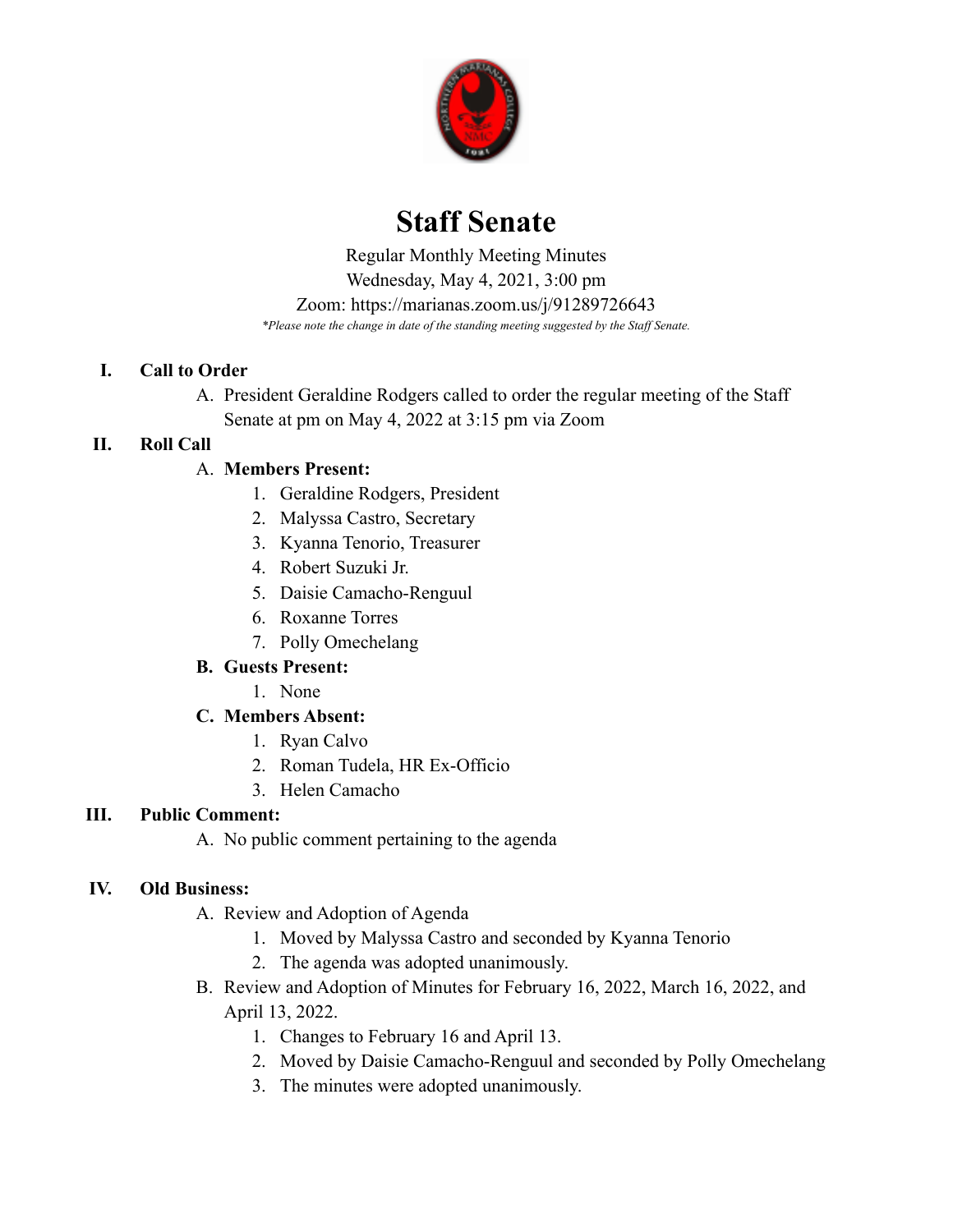

- C. Updates
	- 1. Budget FY22 (Kyanna Tenorio)
		- a) \$450.00 remaining under Supplies
		- b) Motion to reprogram \$450.00 from Supplies to Other with justification to be an unanticipated overabundance of funds under Supplies.
		- c) Moved by Kyanna Tenorio and seconded by Roxanne Torres.
		- d) The motion was carried.
	- 2. Executive Committee: (Geraldine Rodgers)
		- a) Faculty and Staff Participation in the Golf Tournament
			- (1) Adam Walsh requested a meeting to discuss on Friday, May 6, 2022. Most senators are unavailable to attend on Friday. Geri will check back with Adam
		- b) Board of Regents Nominating Committee
			- (1) Three people submitted applications. Committee approved the names and they will be forwarded to the Governor's Office.
			- (2) Geri will send the names to the senators via email
		- c) Commencement Ceremony
			- (1) Faculty will walk in with regalia.
			- (2) Next year, all employees will walk in with regalia.
	- 3. Policy Committee: Staff of the Quarter (Roxanne Torres)
		- a) Rox reported that the 1st Coffee Connection of 2022 went well and the feedback from staff was positive.
		- b) Daisie recommended to have more Coffee Connections be potlucks. This will be passed on to the new senators.
		- c) Parking spots for winners cannot be placed in BOR, Leadership or disability parking.
	- 4. PROAC (Daisie Camacho-Renguul)
		- a) Currently reviewing the Nursing Department.
		- b) Daisie will request for a session to review the Nursing Department.
		- c) Next meeting will be on May 11, 2022.

## **V. New Business**

- A. Staff Retreat
	- 1. PO for venue is routing. Walkthrough was approved.
	- 2. Agenda
	- 3. Create an RSVP form to confirm attendance and pax.